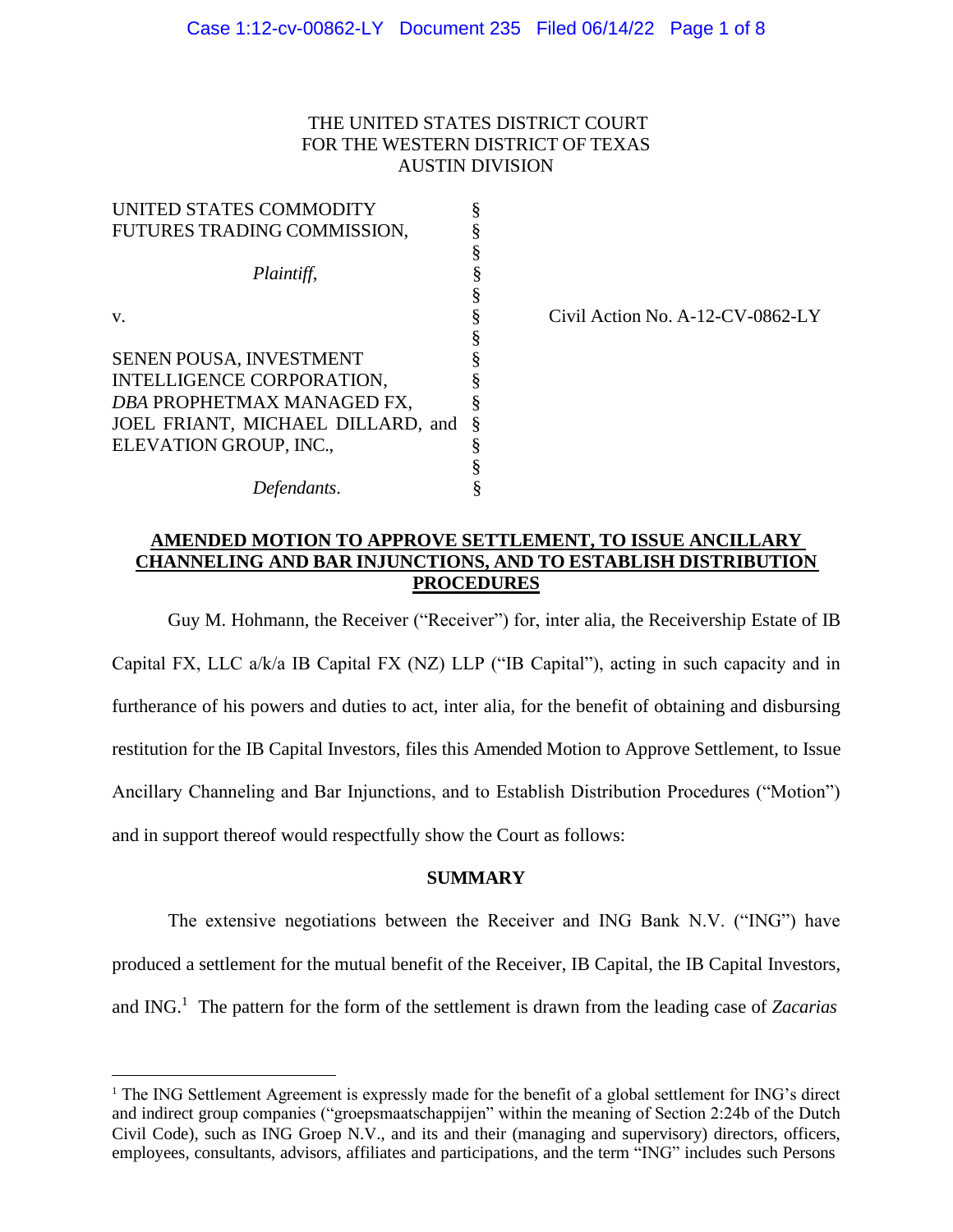*v. Stanford Int'l Bank, Ltd.,* 945 F.3d 883 (5th Cir. 2019). As was done in that case, and thereafter approved by the Fifth Circuit, the Receiver here seeks approval of the settlement and the issuance of ancillary channeling and bar injunctions, as well as the establishment of distribution procedures.

#### **LEGAL STANDARD**

In the *Zacharias* case, the receiver in the Stanford case was similarly presented with a situation where, in order to negotiate a settlement, it was necessary to achieve global peace among all of the parties concerned. 945 F.3d at 889. That case likewise involved a fraudulent scheme in which the receiver pursued the various claims that arise under such circumstances against parties who faced potential liability not just to the receivership estate but also potentially independently from other parties, such as direct claims brought by individual victims. *Id.* Thus, a settlement was only practically possible if all claims could be addressed at once. *Id.* at 893.

In assessing the power of a federal court to provide the essential channeling and bar injunctions needed to provide global peace and the equitable distribution of a single settlement fund, the Fifth Circuit observed "equity receiverships are older than this country" and therefore are included within the term "suits in equity" in the grant of jurisdiction provided to the federal courts through Article III of the United States Constitution. *Id.* at 895.<sup>2</sup> A receiver is more than a mere agent of any party, but is instead "an officer or arm of the court appointed to assist the court in protecting and preserving, for the benefit of all parties concerned, the properties in the court's custody." *Id.* at 896. Once a receiver takes over a fraudulently operated company, it ceases to be

where used in any releases, protective injunctions, or as otherwise necessary to ensure a global resolution for all such Persons.

<sup>&</sup>lt;sup>2</sup> While the Stanford case arose in the context of the federal securities laws, the same statutory enforcement power in regard to receivers is present in the commodities futures statutes. *See CFTC v. Skorupskas*, 605 F. Supp. 923, 943 (E.D.Mich. 1985) (interpreting 7 U.S.C. § 13a-1); *CFTC v. Co Petro Mktg. Group, Inc.*, 680 F.2d 573, 583 (9th Cir. 1982) (same).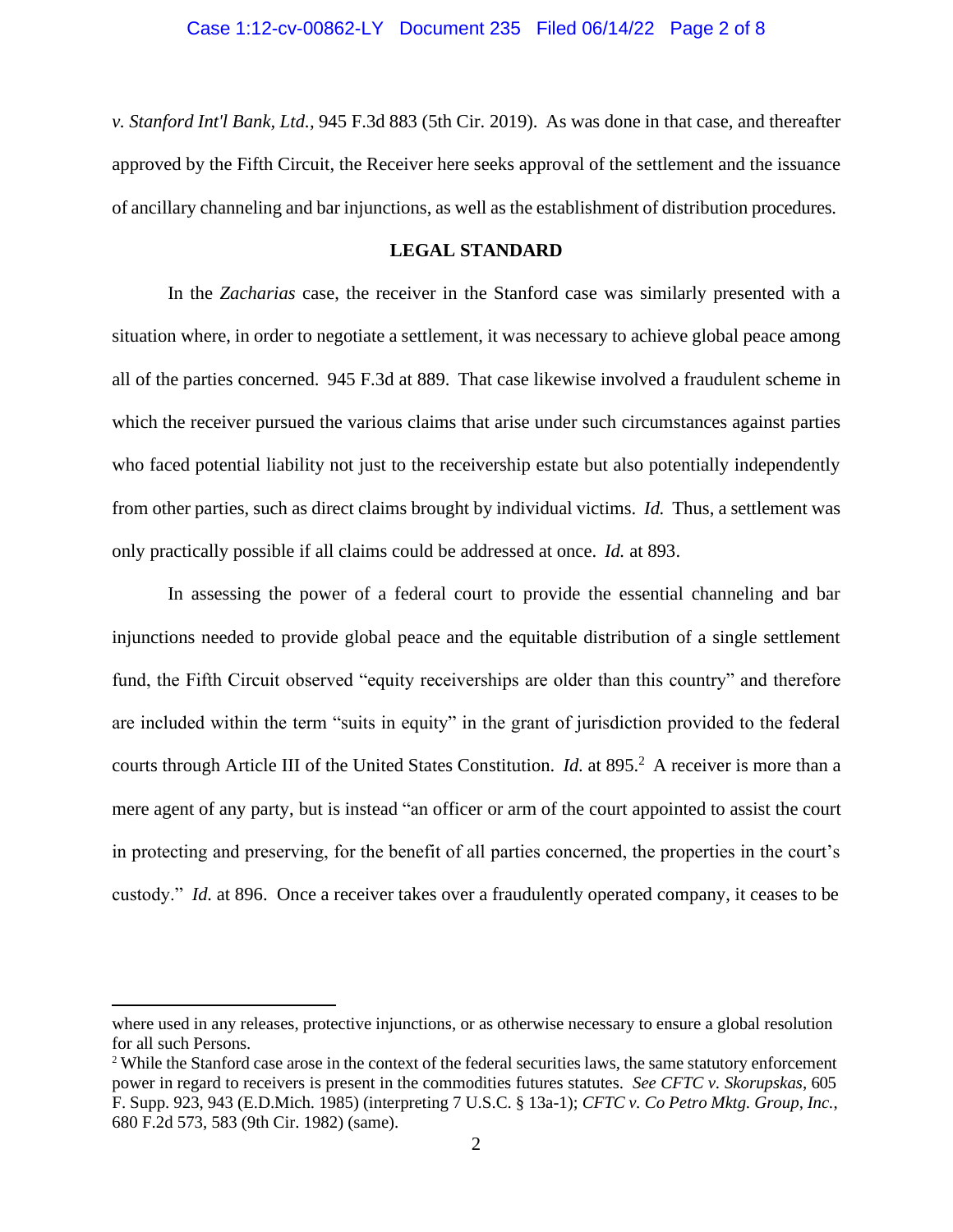#### Case 1:12-cv-00862-LY Document 235 Filed 06/14/22 Page 3 of 8

the tool of the wrongdoers, and instead becomes able to pursue the corporation's claims for the benefit of the victims of the fraudulent scheme. *Id.*

A receiver's power includes seeking "to reach settlements for the aggregate benefit of investors under the court's supervision". *Id.* "As directed by the court, a receiver may systemically use ancillary litigation against third-party defendants to gather the entity's assets. Once gathered, these assets are distributed through a court-supervised administrative process." *Id.*

"For this exercise, the federal district courts draw upon the power to impose a receivership free of interference in other court proceedings." *Id.* "These can include both stays of claims in other courts against the receivership and bar orders foreclosing suit against third-party defendants with whom the receiver is also engaged in litigation." *Id.*

A key equitable factor and limitation on the receivership court's power is that the investors must be able to participate in the receivership process to recover their share of a settlement reflective of their parallel and otherwise duplicative claims. *Id.* at 897-98, *citing to SEC v. Kaleta*, 530 F. App'x 360 (5<sup>th</sup> Cir. 2013). Thus, the court's power to enforce a common settlement is "limited to duplicative claims arising from the same fraudulent scheme," and the investors must be able to "participate in the receiver's distribution process." *Id.*

So long as these requirements are met, however, a district court may bar individual claims not before the court, so long as they involve "the same loss, from the same entities, related to the same conduct, and arising out of the same transactions and occurrences by the same actors." *Id.*  at 898, *following SEC v. DeYoung,* 850 F.3d 1172, 1176 (10th Cir. 2017). As the Fifth Circuit held: "It is necessarily the case that where a district court appoints a receiver to coordinate interests in a troubled entity, that entity's investors will have hypothetical claims they could independently bring but for the receivership: the receivership exists precisely to gather such interests in the service of equity and aggregate recovery." *Id.* at 899.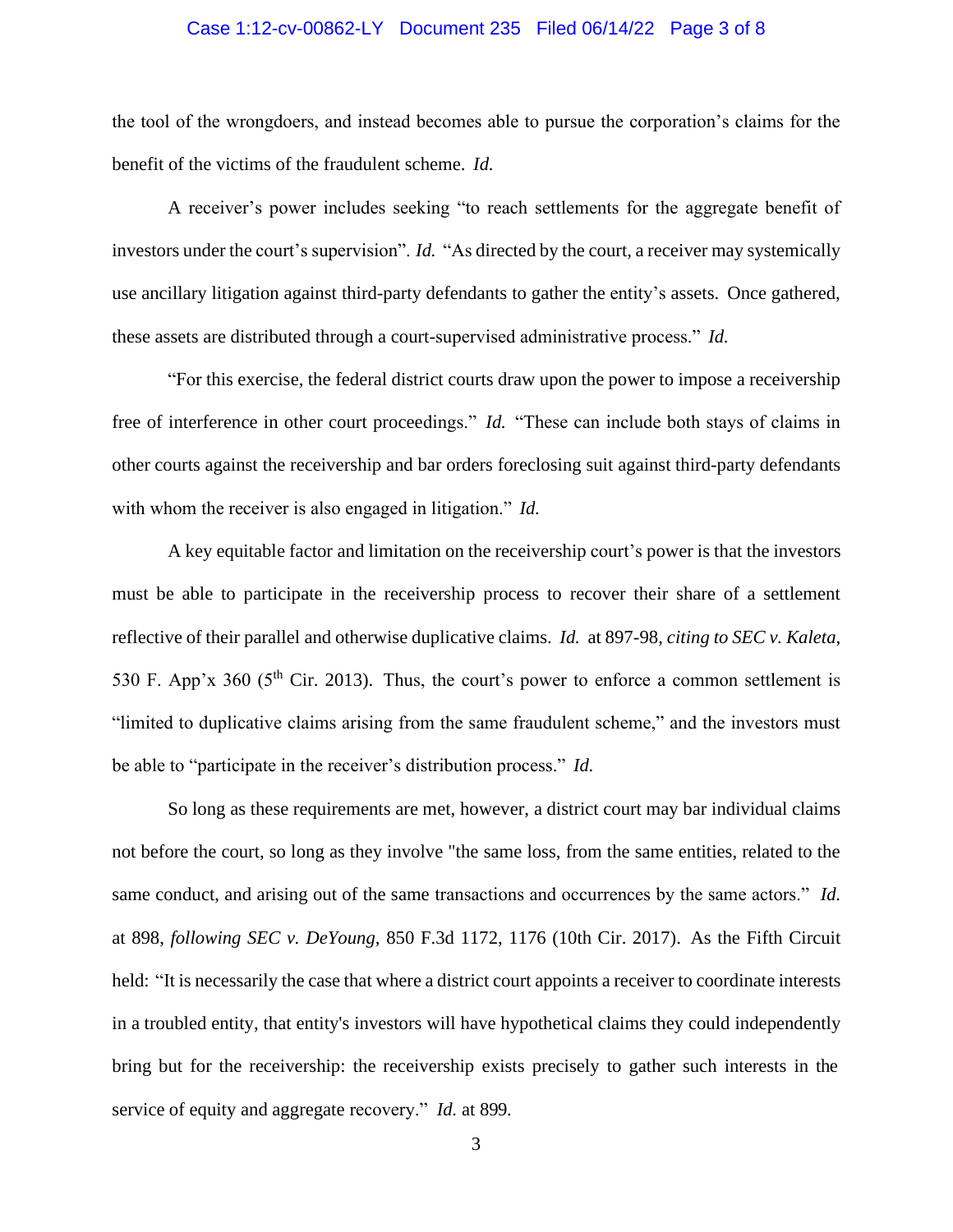## Case 1:12-cv-00862-LY Document 235 Filed 06/14/22 Page 4 of 8

Thus, a global settlement supported with channeling and bar injunctions supports the objective of maximizing the assets available to pay restitution to investors and facilitates an orderly and equitable distribution of those assets. *Id.* at 902. In *Zacharias*, the Fifth Circuit held: "The bar orders negotiated here were a legitimate exercises of the receiver's authority—indeed, the receiver's duty, all under the aegis of an Article III court." *Id.* at 903. The Fifth Circuit noted there is a kinship between a class action settlement and a global receivership settlement, in that they both offer means to pursue litigation in an aggregative form. *Id.* at 904. However, the two vehicles are different mechanisms, both potentially available under comparable circumstances. *Id.*

In regard to due process for investor claimants, a receiver is expected to provide notice and thereby an opportunity to object as well as in regard to the settlement fund, the opportunity to present claims and seek judicial review of the receiver's exercise of the distribution procedures. *Id.* at 903.

In regard to the particulars of the order affirmed in the *Zacharias* case, that order can be found at *SEC v. Stanford Int'l Bank Ltd.*, Case 3:09-cv-298, Doc. 2568 (N.D.Tex.).

#### **FACTS**

This settlement arises out of the context of a fraudulent scheme as more particularly detained in the CFTC Complaints and the Consent Order entered in the IB Capital Case *See* [Dkt. #24 therein] (the "IB Capital Fraud"). The following additional facts are supported by the Affidavit of Guy H. Hohmann, which is contained in the concurrently filed Appendix.

The Receiver is acting in furtherance of orders entered by this Court, *inter alia, CFTC v. IB Capital FX, LLC (aka IB Capital FX (NZ) LLP), et al.*, Civil Action No. 1:15-cv-01022-LY, *See* [ Dkt. #s 16, 24 & 25] (the "IB Capital Case"), and *CFTC v. Pousa, et al.,* Civil Action No. A-12-cv-0862- LY, *See* [Dkt. #s 4 & 22] (the "ProphetMax Case") (collectively "Receivership Orders"). Through the Receivership Orders, the Court has taken exclusive possession of all the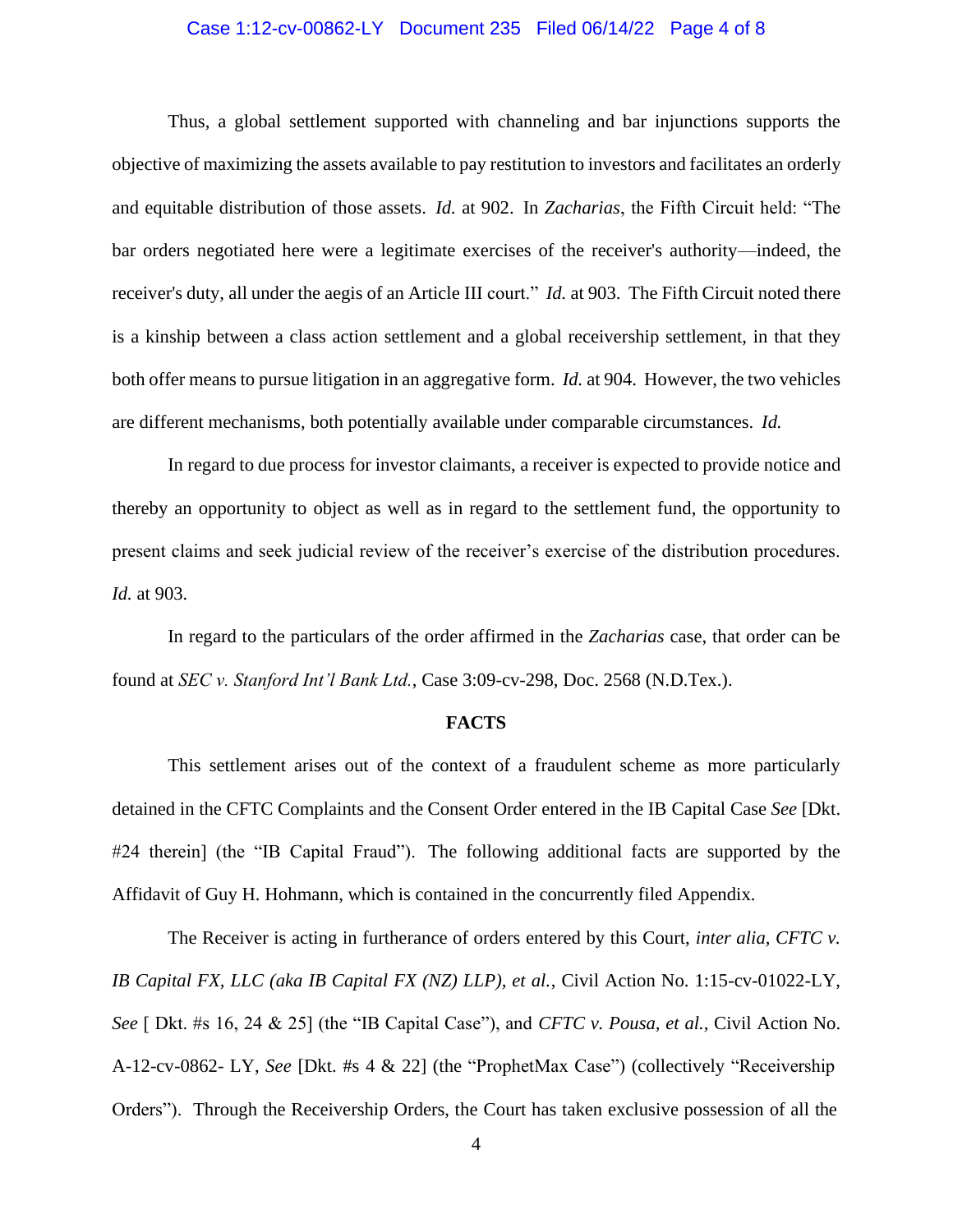## Case 1:12-cv-00862-LY Document 235 Filed 06/14/22 Page 5 of 8

funds, property, and assets of IB Capital and the other receivership defendants ("Receivership Assets" or "Receivership Estate") and directed the Receiver to collect, receive, and take possession of, inter alia, all rights, moneys or accounts, as well as to seek, administer and equitably distribute restitution for the victims of the IB Capital Fraud. *Id.*

The Receiver contends one of the acts of IB Capital and two individual Receivership Defendants<sup>3</sup> done in furtherance of the IB Capital Fraud was to establish accounts at ING and solicit deposits from certain persons who transferred funds directly or indirectly ("Deposits") to such ING bank accounts ("IB Capital Investors").

The Receiver has solicited, investigated and adjusted claims presented to him by IB Capital Investors, as well as certain persons who initially deposited funds in other financial institutions, and determined the names of the IB Capital Investors and their respective net cash losses and last known addresses of the IB Capital Investors are accurately stated on the Receiver's official Claims Ledger. *See* Exhibit 1 to Sealing Motion [Dkt. # 205-1 pgs. 18-32].

The Receiver has presented to ING the claims of IB Capital and the IB Capital Investors arising out of the Deposits, and ING has disputed any liability to such parties (the "Disputed Claims") and ING has expressly denied any and all allegations of wrongdoing, fault, liability or damages whatsoever.

The Receiver and ING have respectively conducted an extensive investigation into the facts and the law relating to the Disputed Claims and considered the results of those investigations and the benefits of a settlement, as well as the burden, expense, delays, and risks of litigation. Absent this Settlement, the Disputed Claims would have taken years to litigate to judgment likely in

 $3$  Any terms used in this Motion not otherwise defined shall have the meanings set forth in the proposed Order, and where more detailed definitions are provided in the proposed Order, the meanings in such agreement shall control.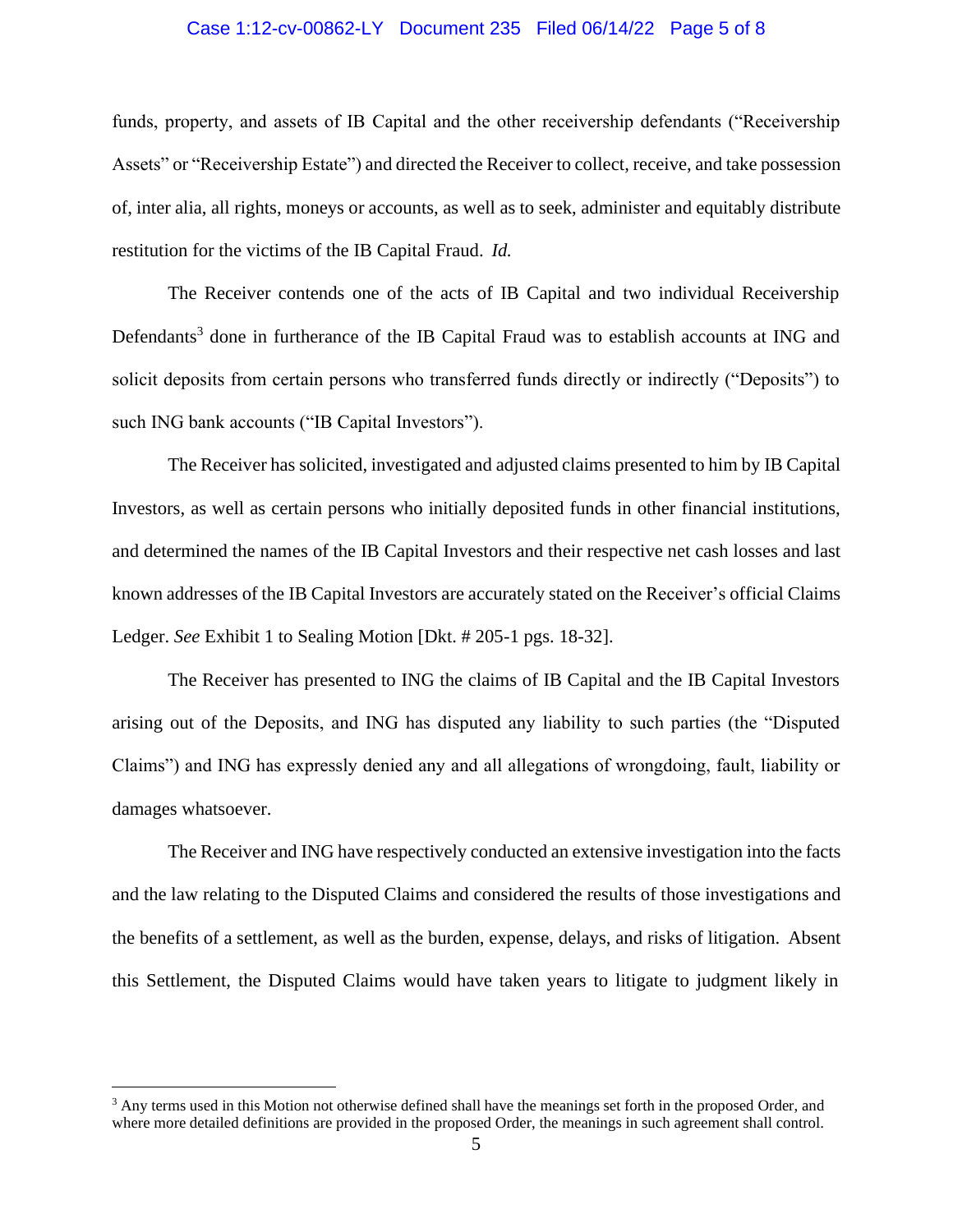## Case 1:12-cv-00862-LY Document 235 Filed 06/14/22 Page 6 of 8

competing jurisdictions at substantial expense to all concerned and without any certainty as to the ultimate outcome.

In an effort to resolve the Disputed Claims, the Receiver and ING have engaged in an intense period of negotiation spanning the period of more than two years that has, at times, also included litigation as reflected in the Court's docket in the above-referenced matters, and, as a result, have now resolved a settlement that will provide a global resolution of the Disputed Claims ("ING Settlement") through the ING Settlement Agreement and the Proposed Final Order Approving the Settlement, Issuing Channeling and Bar Injunctions, and Approving Distribution Procedures set forth in the ING Settlement Agreement (the "Order"). *See* Dkt. #205-1 Exhibit 1 pgs. 40-44. Thus, the Parties have engaged in extensive, good faith, arm's-length negotiations.

To be clear, the Parties are entering into the ING Settlement to avoid the burden, expense, and risks of litigation and to achieve global peace with respect to all claims that have been, could have been, or could be asserted against ING relating to or arising out of the Deposits or the IB Capital Fraud in any respect.

The Parties have concluded that a settlement under the terms set forth herein is fair, reasonable, adequate and in the best interests of the Receiver, IB Capital, the IB Capital Investors and ING.

The Parties desire to fully, finally and forever compromise and effect a global settlement and discharge of all claims, disputes, and issues between them upon the terms set forth herein. Indeed, global peace is an essential condition for the ING Settlement.

The ING Settlement will permit the Receiver to issue Distribution Checks for pro rata immediate restitution of approximately 31% of the net cash losses of the investors, at today's exchange rates, taking into consideration the other recoveries in the case, the administrative expenses and recovery costs and the settlement amount.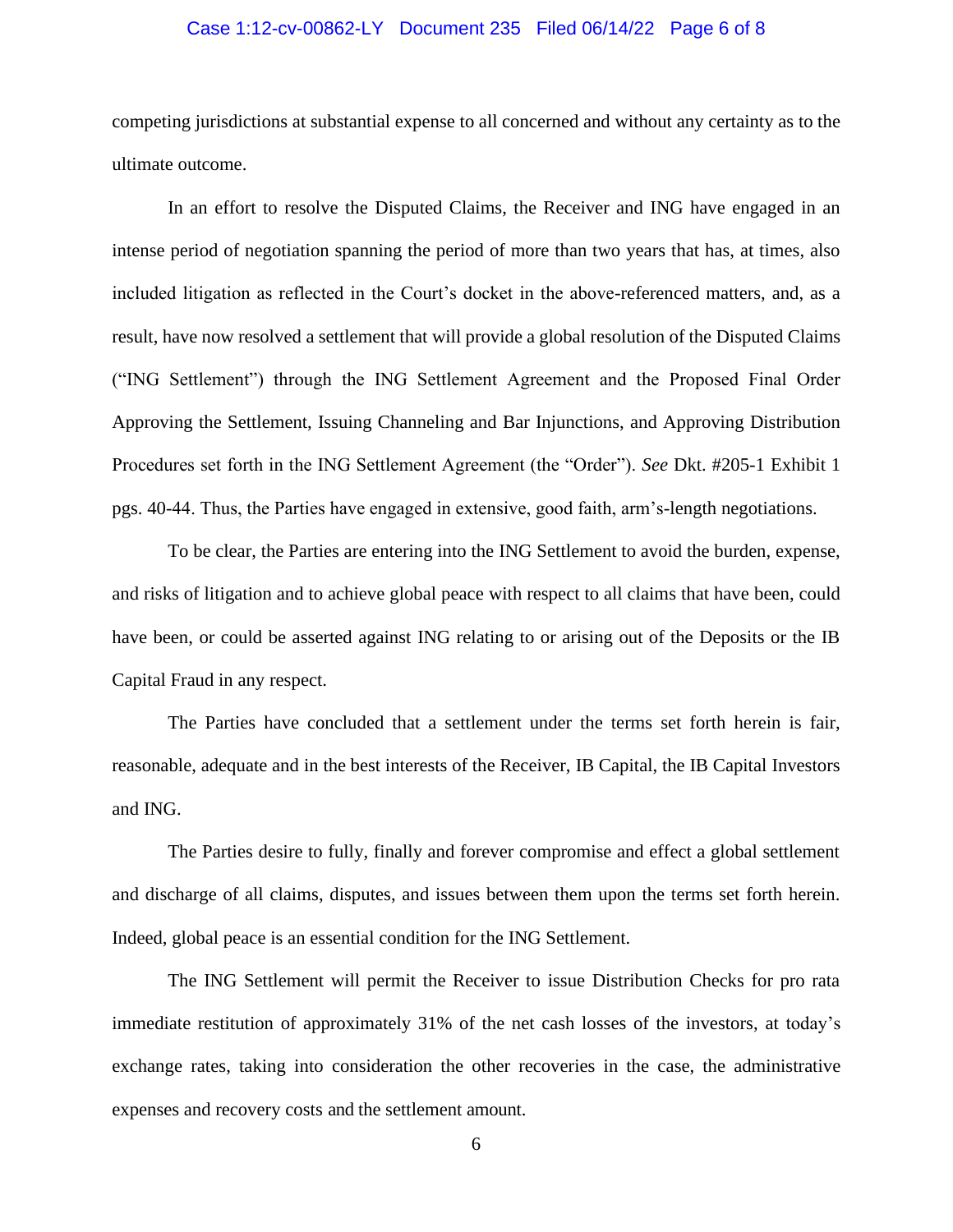## Case 1:12-cv-00862-LY Document 235 Filed 06/14/22 Page 7 of 8

The ING Settlement will permit the Receiver to pursue frozen funds in other jurisdictions that could substantially augment this restitution in the relative near term.

By motion filed contemporaneously herewith, the Receiver seeks approval of a form of notice (the "Notice") for a hearing on the Motion and the setting of such hearing. The Receiver proposes to send the Notice to the email and/or physical addresses listed on the Claims Ledger, which are the last known addresses of the IB Capital Investors and the best available information as to where to send the Notice. The Receiver will first attempt email, and, if that is returned, will send the Notice via regular mail.

The ING Settlement provides Distribution Procedures that are based upon the Claims Ledger, which is the product of a thorough investigation and the employment of claims procedures that permitted the IB Capital Investors to present claims. The Distribution Procedures further provide notice of the approved claim amount, the proposed payment amount, the opportunity to object and the potential for Court review.

The proposed Order is modeled upon the *Zacharias* order and provides nearly identical channeling and bar injunctions.

#### **RELIEF SOUGHT**

WHEREFORE, the Receiver prays the Court enter the Order tendered herewith.

Respectfully submitted, GUY HOHMANN

By: */s/ Guy Hohmann* Guy Hohmann State Bar No. 09813100 guyh@hohmannlaw.com 114 West  $7<sup>th</sup>$  Street Suite 1100 Austin, Texas 78701 (512) 495-1438 **RECEIVER FOR THE PROPHETMAX AND IB CAPITAL RECEIVERSHIP ESTATES**